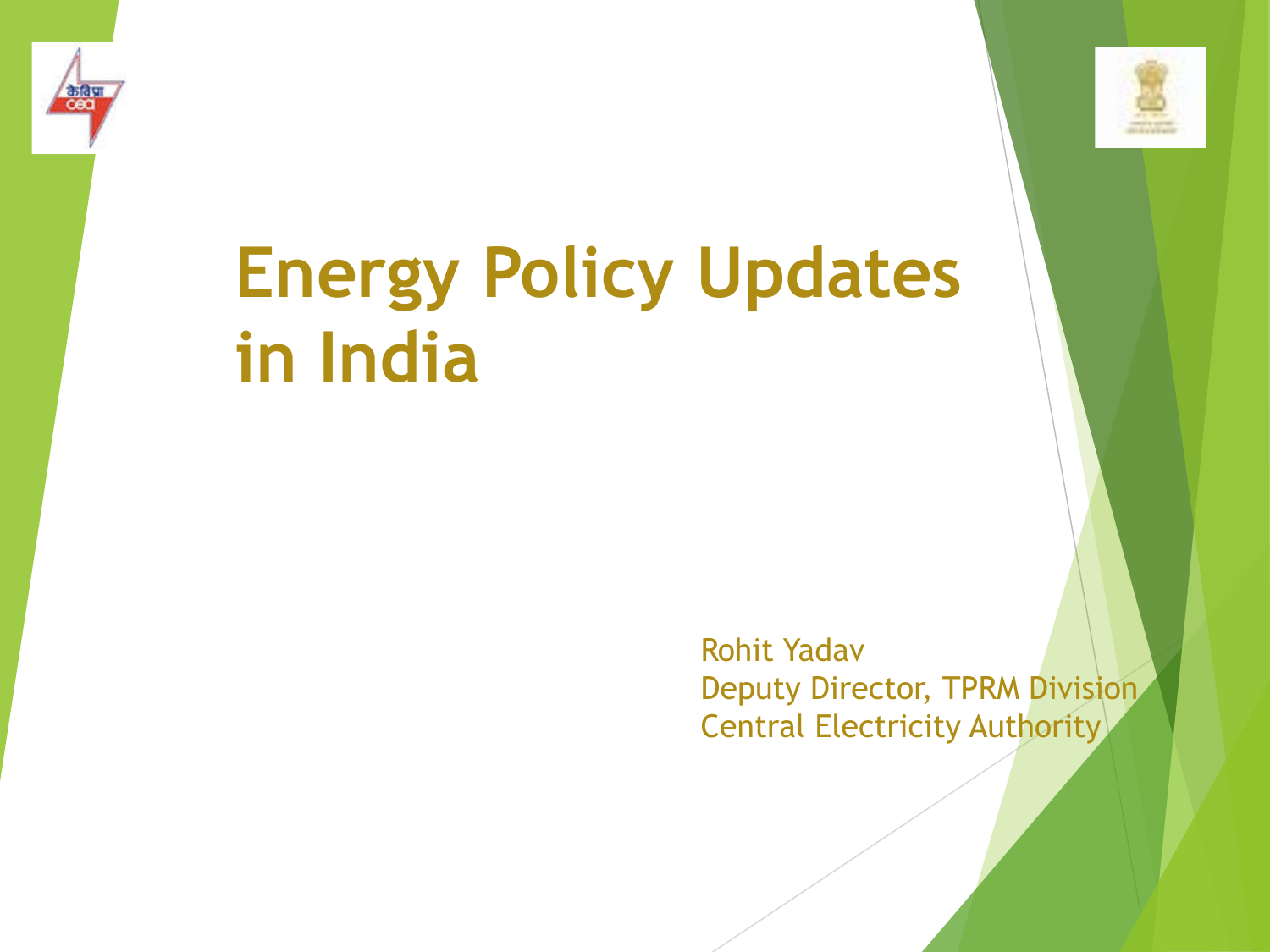## **A brief Introduction and Current Scenario in India**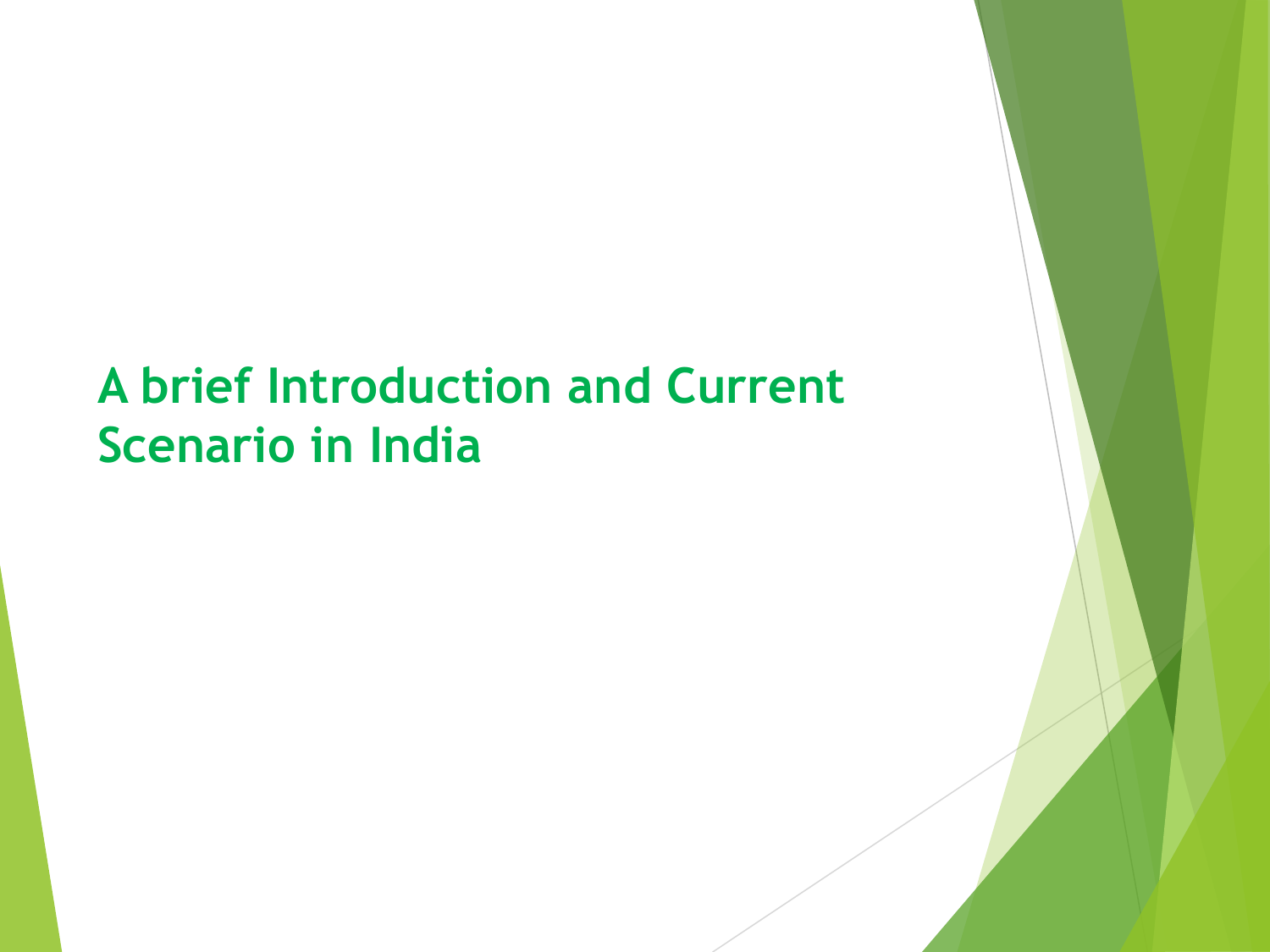### **Installed Capacity (in MW) as on 31.07.2021**



#### **Total Installed Capacity 386888 MW**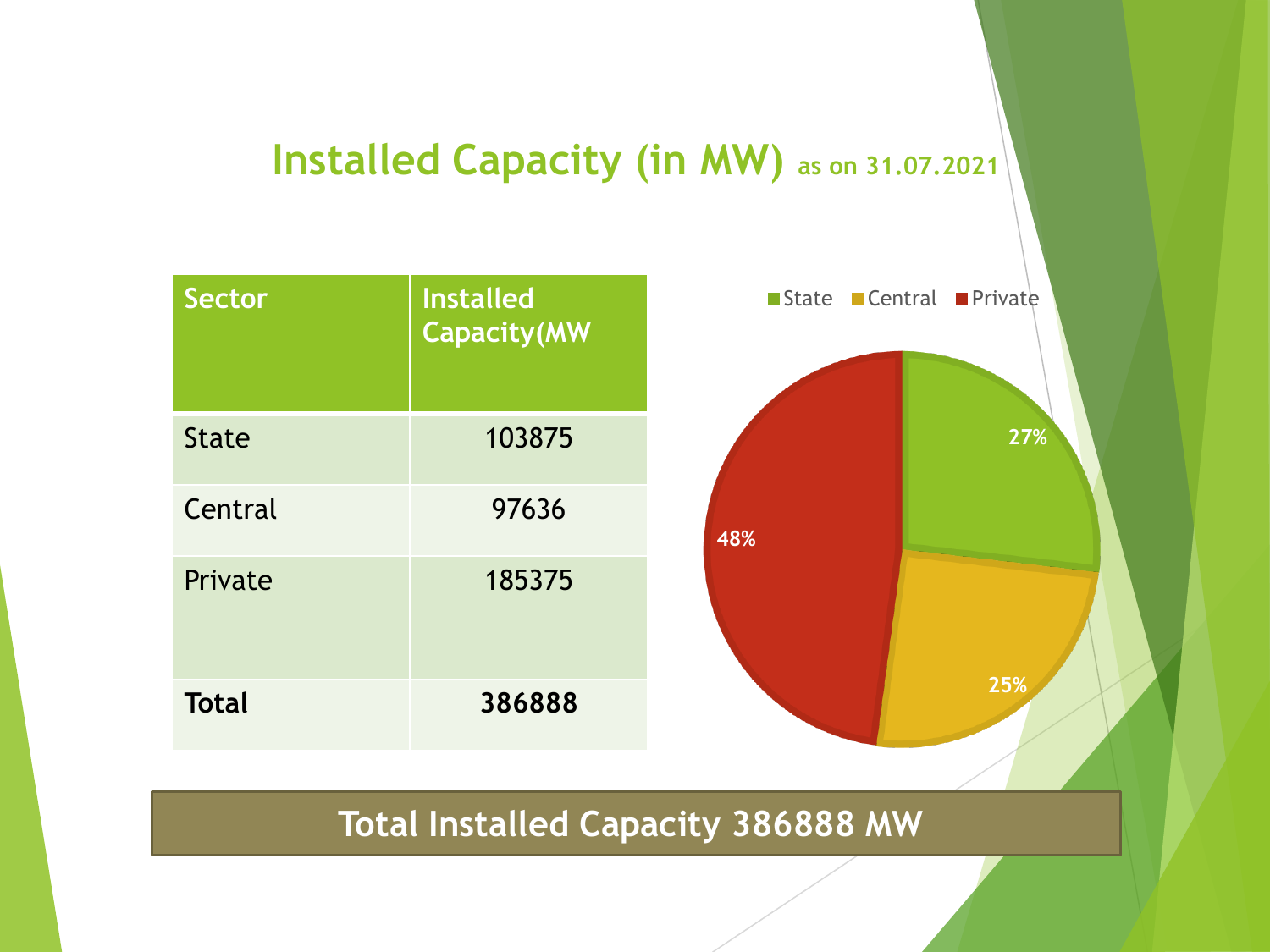#### **Installed Capacity (in MW) as on 31.07.2021**

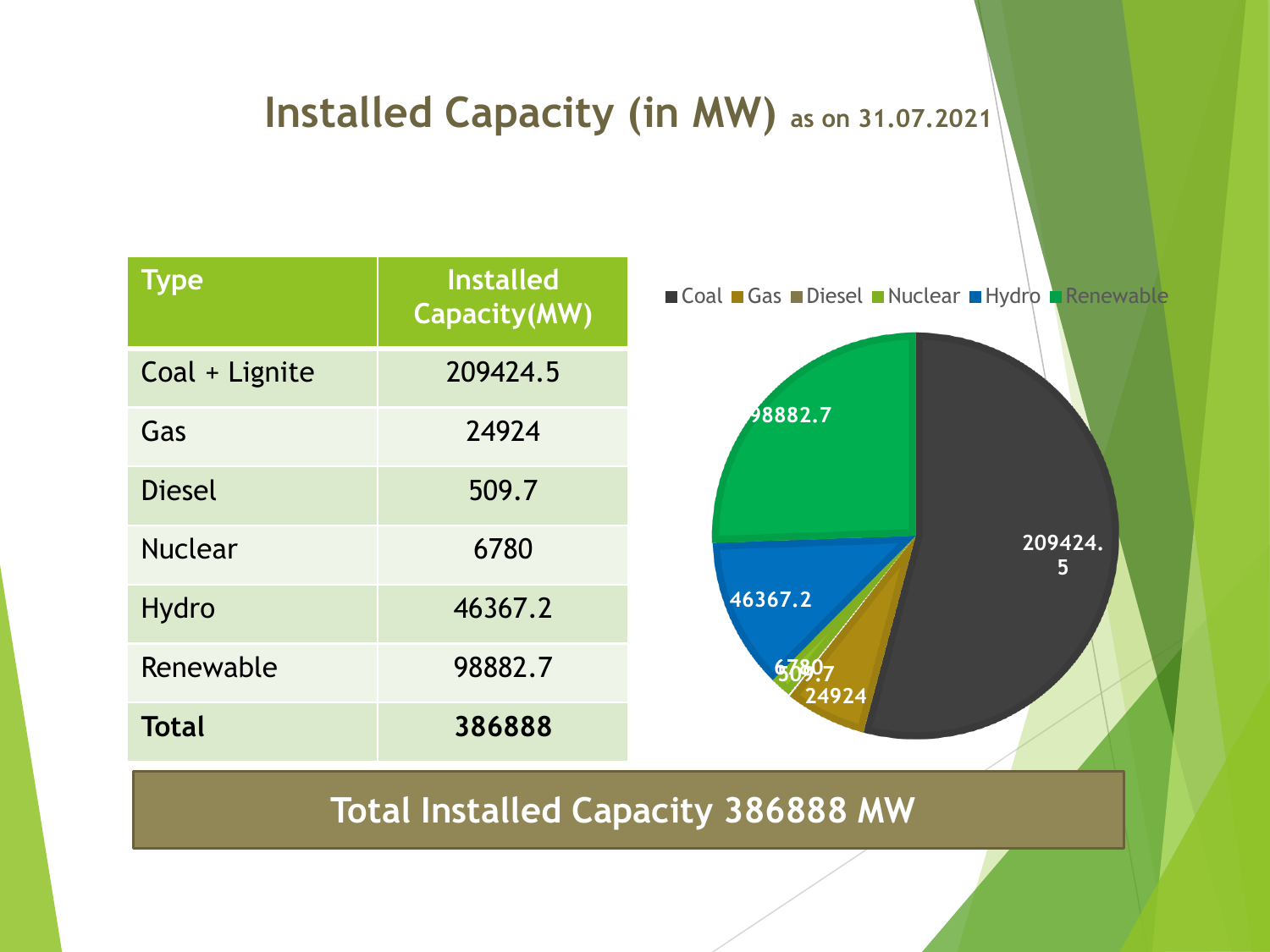### **Growth of Installed Capacity**

| Plan/Year         | <b>Installed Capacity (MW)</b> |
|-------------------|--------------------------------|
| 1947              | 1362                           |
| 1956              | 2886                           |
| 1979              | 26680                          |
| 1990              | 63636                          |
| 2002              | 105046                         |
| 2012              | 199877                         |
| 2019              | 363369                         |
| 2021 (31.07.2021) | 386888                         |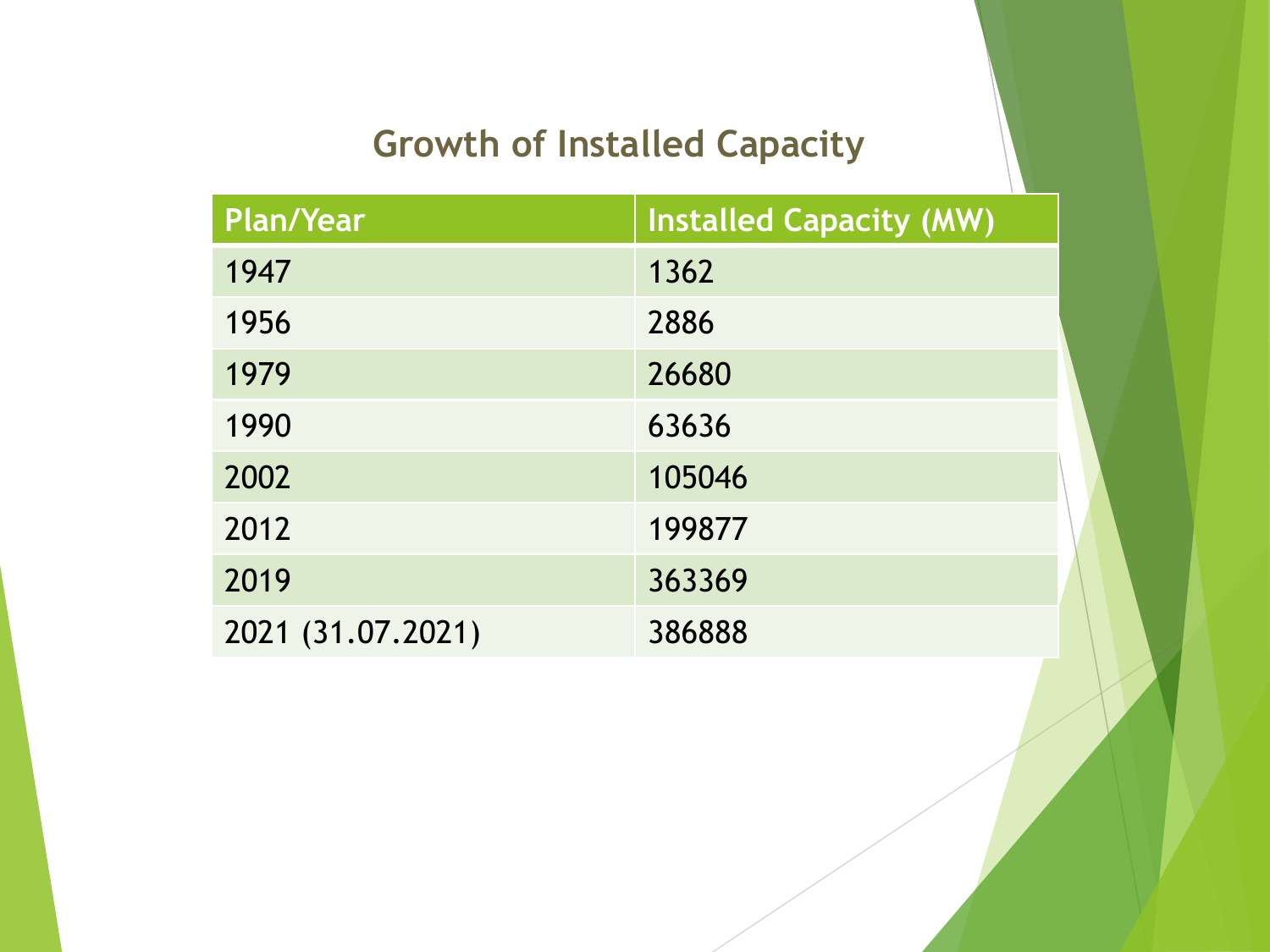#### **Generation Report May 2021**

| Category             | <b>Generation</b><br>in BU | % of total<br><b>Generation</b> |  |
|----------------------|----------------------------|---------------------------------|--|
| Thermal              | 87.65                      | 74.22                           |  |
| Nuclear              | 3.92                       | 3.31                            |  |
| Hydro                | 11.78                      | 9.97                            |  |
| <b>Bhutan Import</b> | 0.59                       | 0.5                             |  |
| <b>RE</b>            | 14.13                      | 11.96                           |  |
| Total                | 118.09                     | <b>100</b>                      |  |

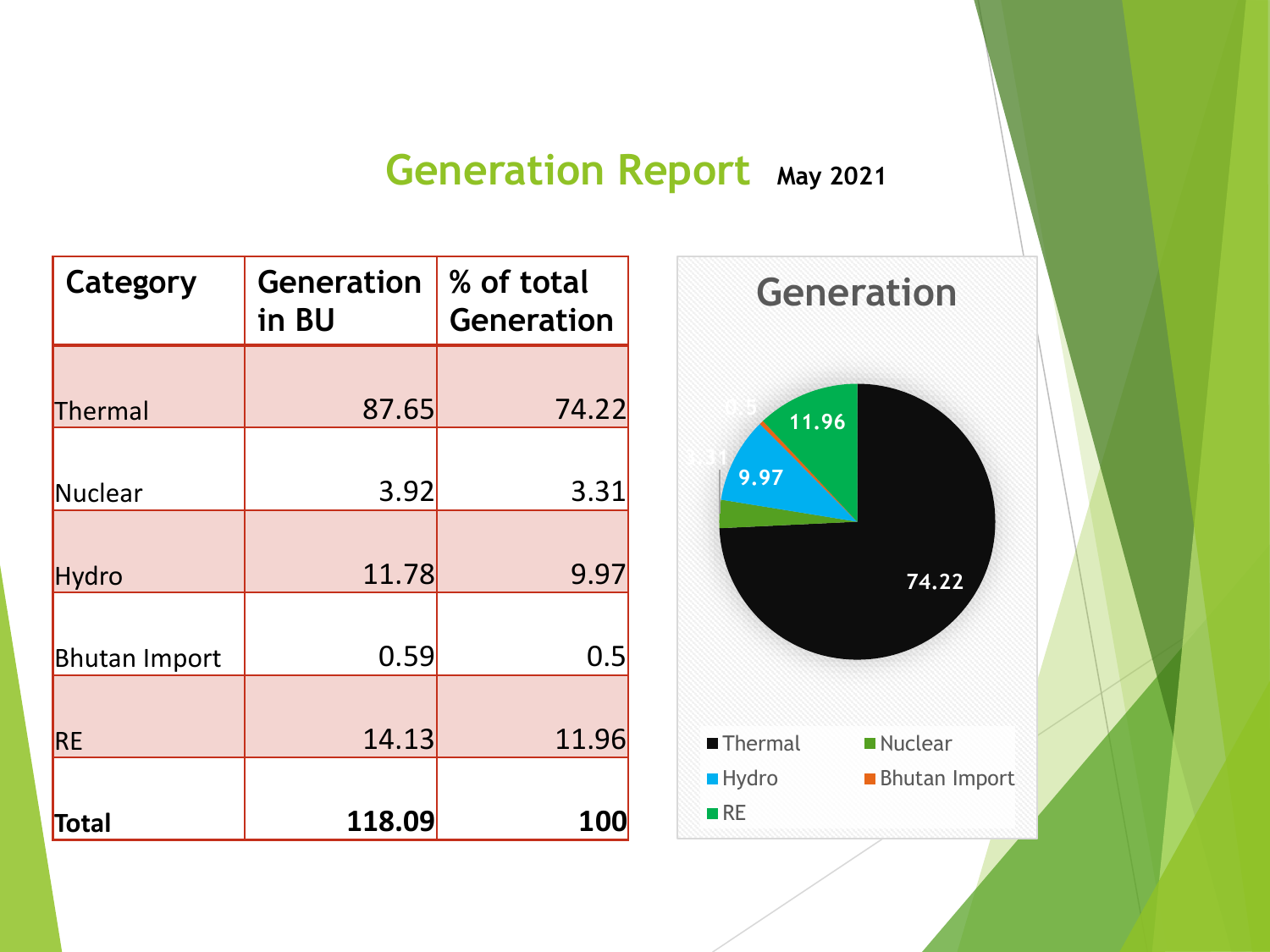## **Load Forecast courtesy 19th EPS, CEA**

|                                                                     | 2021-22 | 2026-27 | $\overline{2031-32}$ | 2036-37 |
|---------------------------------------------------------------------|---------|---------|----------------------|---------|
| <b>Electrical</b><br><b>Energy</b><br><b>Requirement</b><br>(in BU) | 1566    | 2047    | 2531                 | 3049    |
| Peak<br><b>Electricity</b><br><b>Demand</b><br>(in)<br>GW)          | 226     | 299     | 370                  | 448     |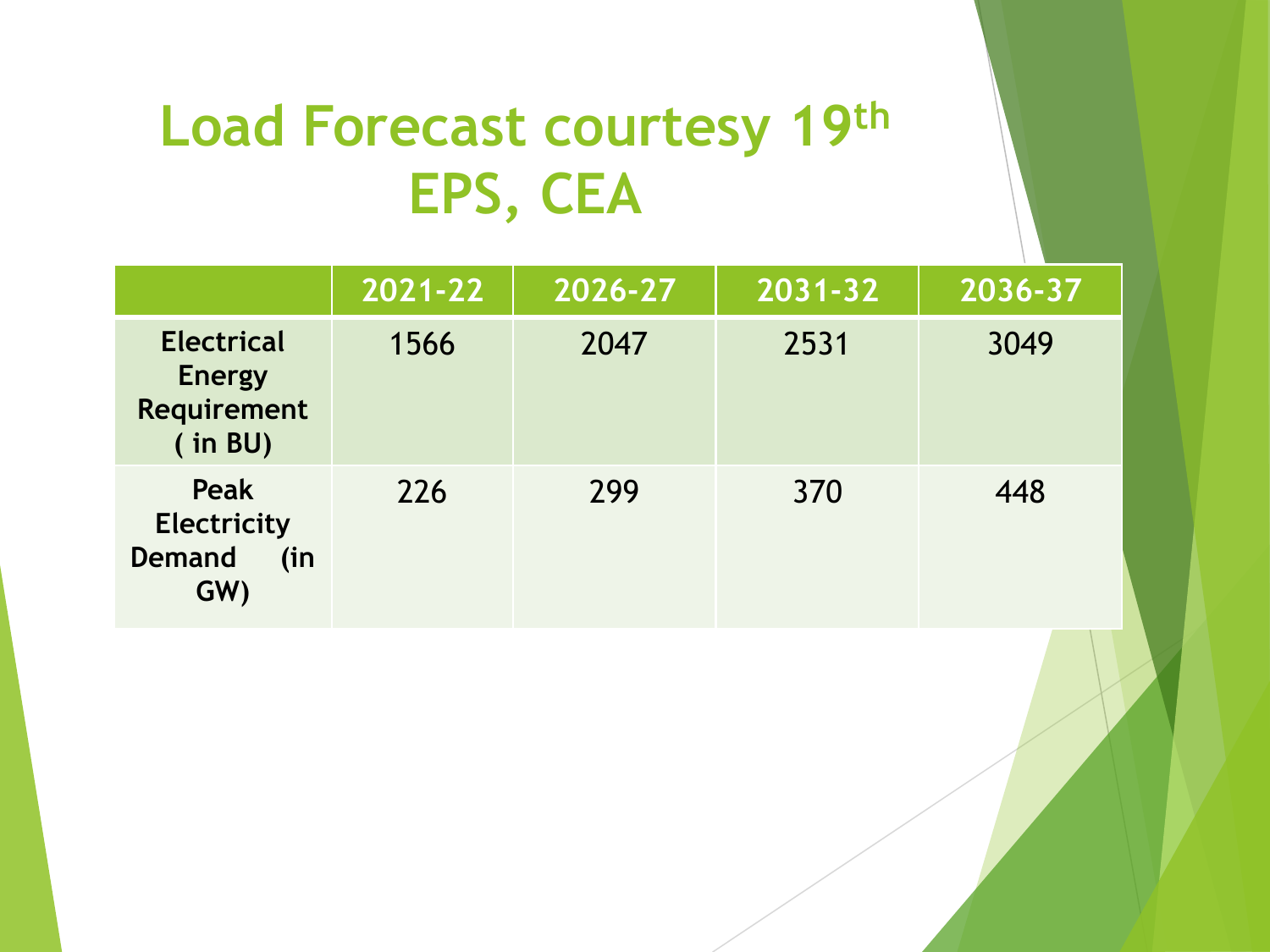#### LONG TERM RESULTS- LIKELY INSTALLED CAPACITY BY 2030

| <b>FUEL TYPE</b>   | <b>INSTALLED CAPACITY (MW) IN 2029-30</b> | %      |
|--------------------|-------------------------------------------|--------|
| Hydro*             | 60,997                                    | 7.46%  |
| <b>PSP</b>         | 10,151                                    | 1.24%  |
| <b>Small Hydro</b> | 5,000                                     | 0.61%  |
| Coal + Lignite     | 2,66,911                                  | 32.66% |
| <b>Gas</b>         | 25,080                                    | 3.07%  |
| <b>Nuclear</b>     | 18,980                                    | 2.32%  |
| <b>Solar</b>       | 2,80,155                                  | 34.28% |
| <b>Wind</b>        | 1,40,000                                  | 17.13% |
| <b>Biomass</b>     | 10,000                                    | 1.22%  |
| <b>TOTAL</b>       | 8,17,254                                  |        |
| Battery#           | 27,000MW/108,000MWh                       |        |
|                    |                                           |        |

\* including hydro imports # Active Battery Storage.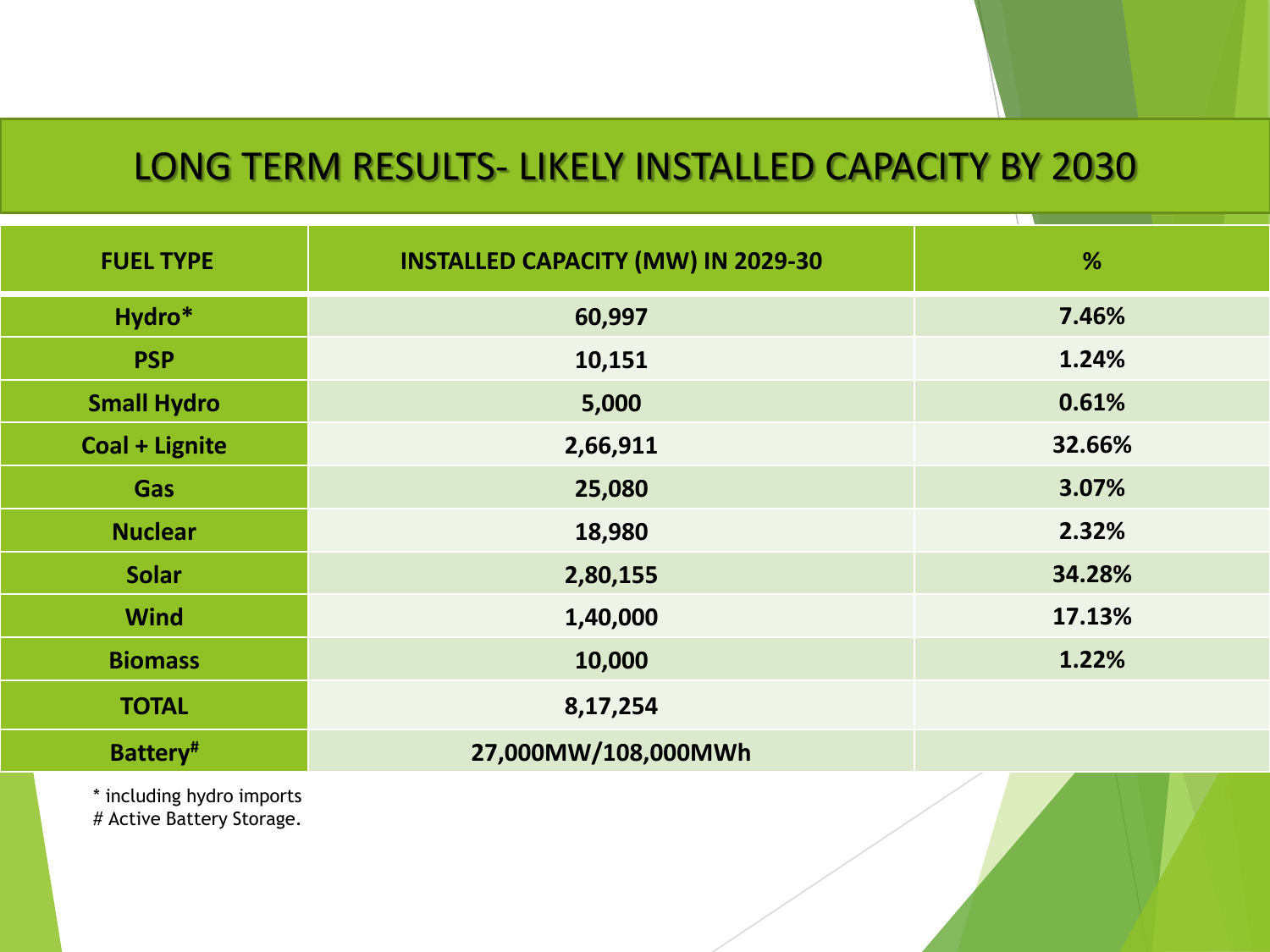#### **INDIA AIMING EMISSION REDUCTION IN POWER SECTOR**

In continuing efforts to safeguard the environment and reduce emissions from power sector, India has made the following commitments in COP 21:

- $\triangleright$  India intends to reduce the emissions intensity of its GDP by 33 to 35 % by 2030 from 2005 level.
- ➢ To achieve about **40 percent cumulative electric power installed** capacity from **non-fossil fuel based energy resources** by **2030** with the help of transfer of technology and low cost international finance.
- $\triangleright$  Introducing new, more efficient and cleaner technologies in thermal power generation
- ➢ Further, to reduce emissions from Thermal Power Stations, Ministry of Environment, Forest and Climate Change(MoEF&CC) has also issued new environmental norms in December 2015 regarding Suspended Particulate matter (SPM), SOx, NOx, Mercury. Norms for specific water consumption by Thermal Power Stations have also been notified to conserve water.
- $\triangleright$  India is running the world's largest clean energy programme to achieve 175 GW of RE Capacity by 2022.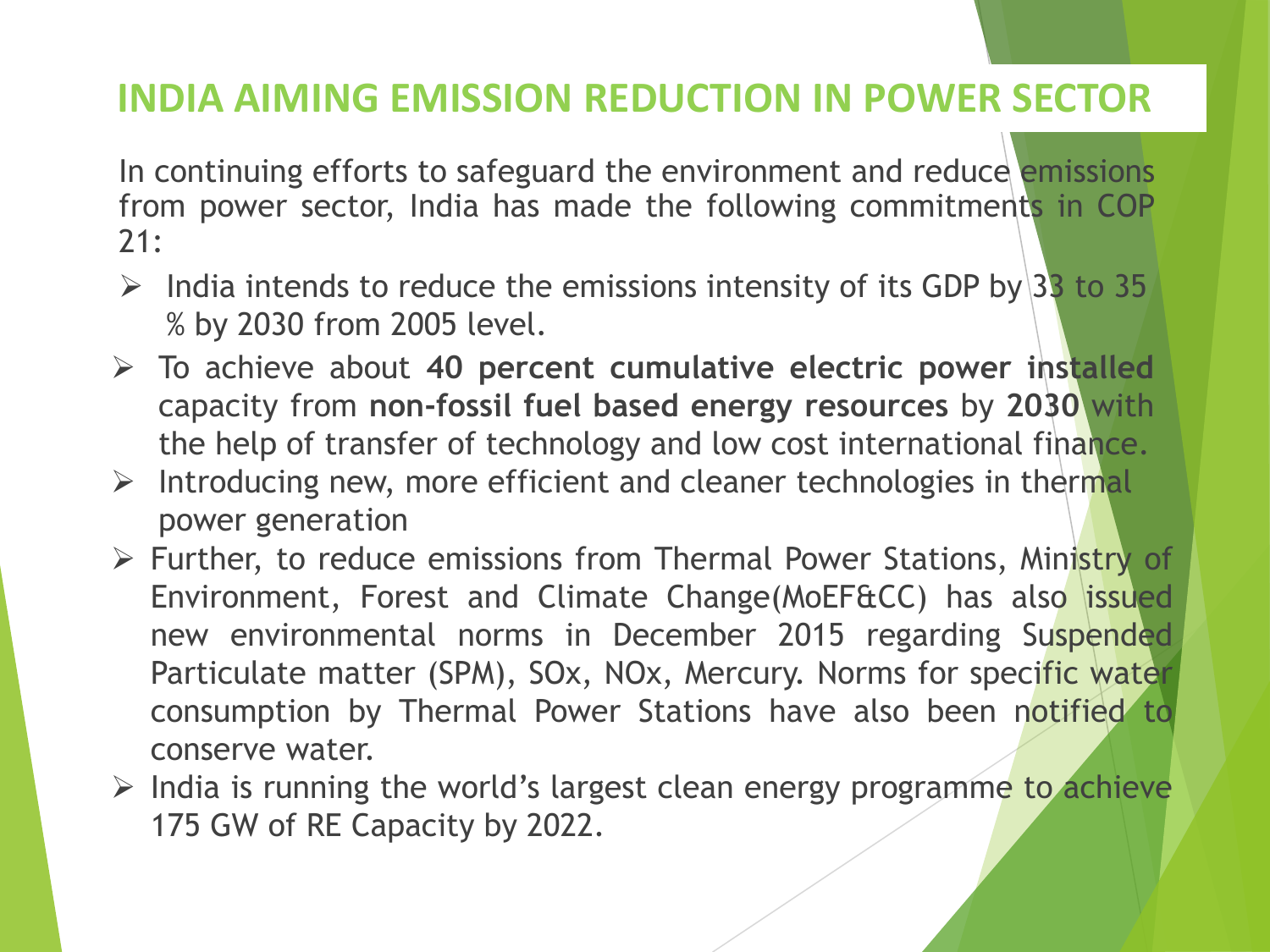#### **INDIA AIMING EMISSION REDUCTION IN POWER SECTOR**

In this regard India on its part is working on a raft of measures including Clean Electricity, ethanol blending with fossil fuels, green mobility, battery storage and green Hydrogen to held reduce pollution and facilitate commitments made at COP-21.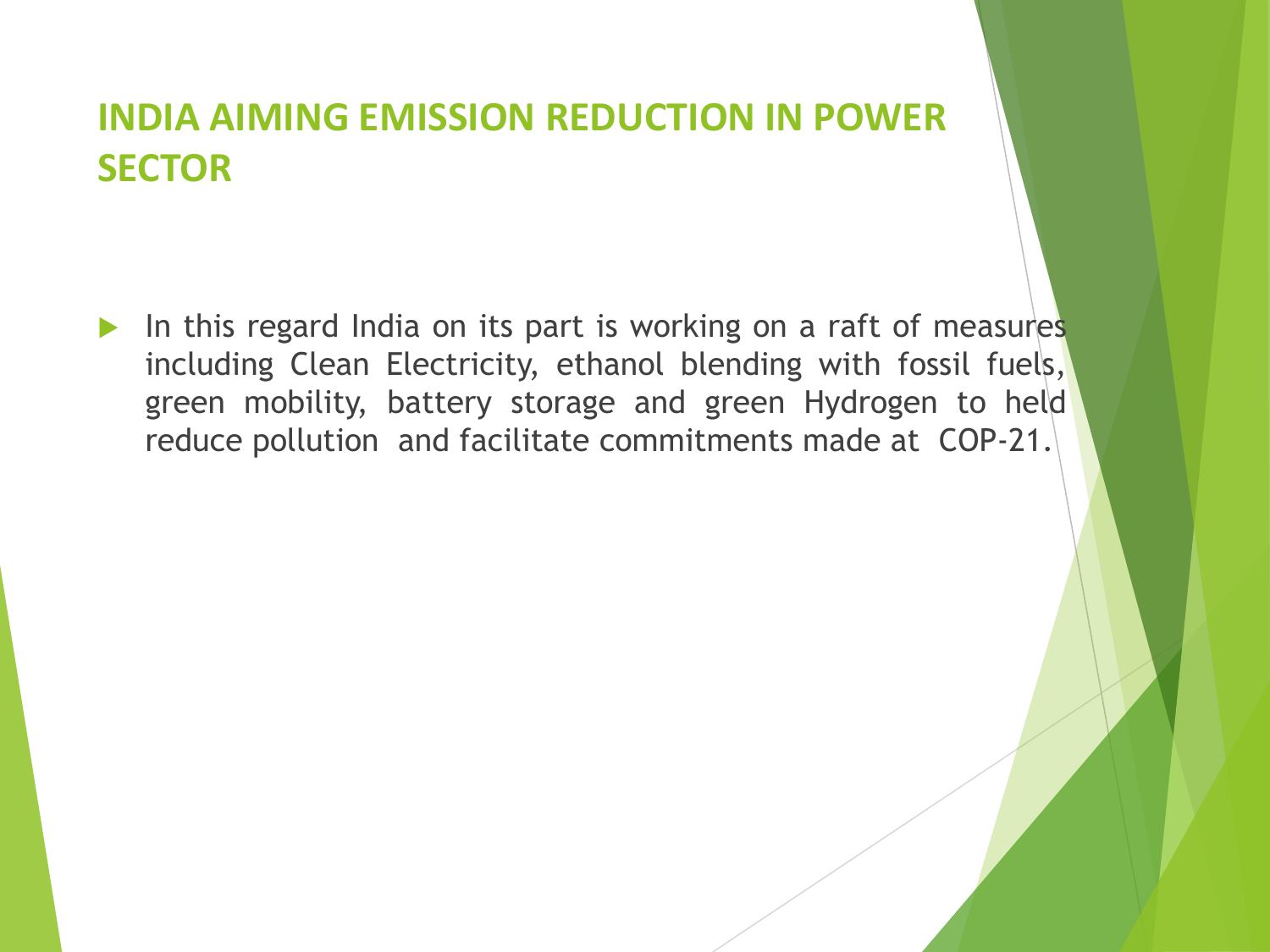#### *Background:*

As the world today is standing at the crosshairs of Climate Change, Global Warming and depleting Conventional Sources of Energy manifested in forms of extreme climate events, sea level rise, ocean acidification, biodiversity loss, pollution and degradation of natural environment, India along with all the nations are making strides toward a carbon neutral future and sustainable development.

But for developing nations like India where dependency on conventional sources for their development commitments towards their citizen is still very high. About 65-70% of power generation in India and other developing nations is still from thermal power plants, the path to carbon neutrality will be  $\alpha$ difficult one in absence of technological and financial assistance from more responsible developed nations.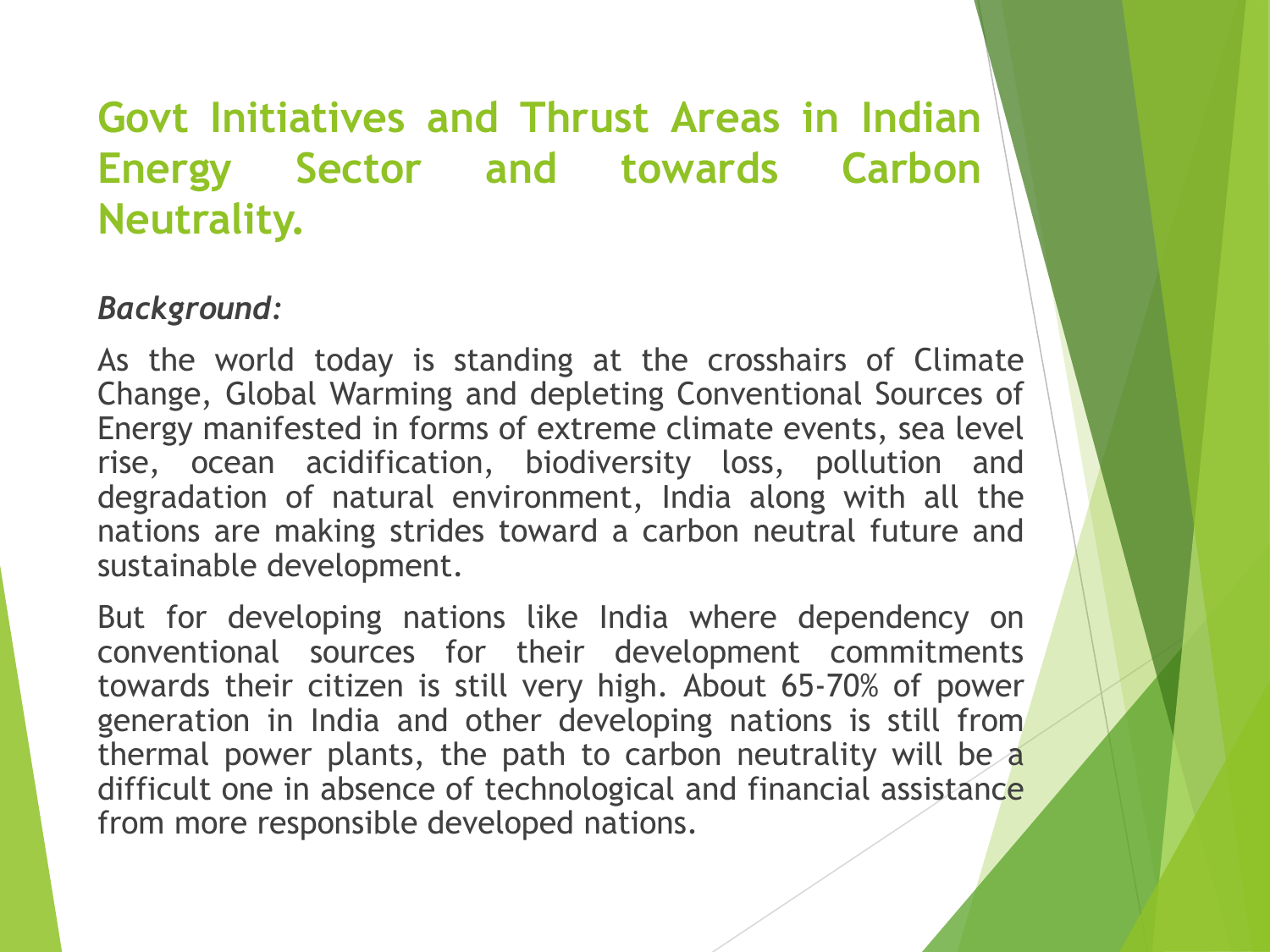#### *Background:*

Therefore Thermal power plants are still here to stay for a considerable amount of time whether in form of providing Flexible support, 2 shift operations etc. Therefore the focus of today should be to make the generation from thermal power plant more clean and sustainable using technologies like Carbon sequestration, Clean Coal technology (CCT), Carbon capture and Storage (CCS), Carbon Capture Utilisation and storage (CCUS), cofiring, installation of pollution controlling equipments etc.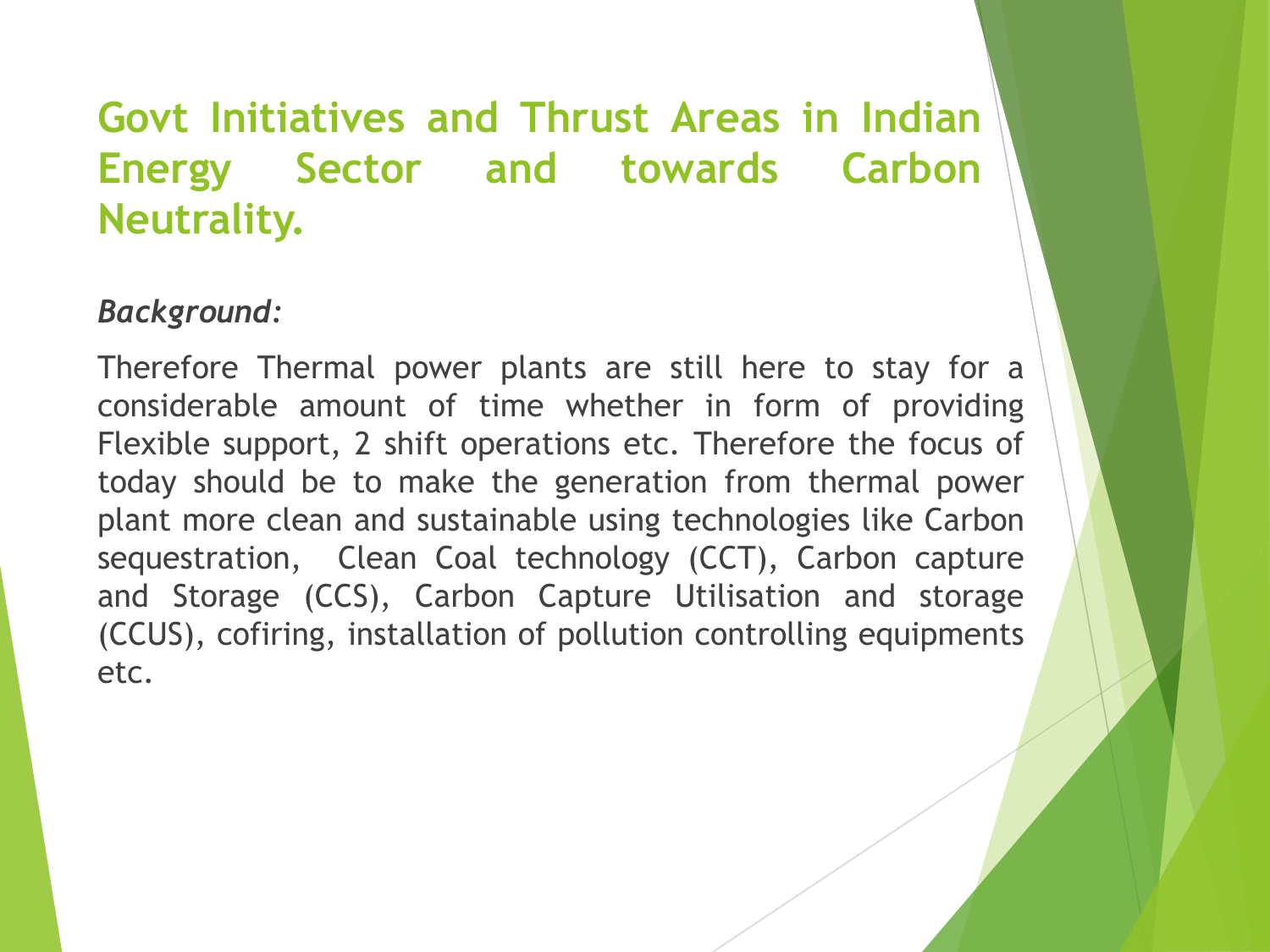- India is moving towards large scale integration of renewables as a result of which **flexible operation** of thermal power plants has become need of the hour. Ministry of Power has prepared a broad list of initiatives to be taken up under the five year vision programme of the government. One of the top priority given is to build up the flexible thermal generation to accommodate the high penetration of renewables. Under this key initiative the minimum load and ramp rates of thermal generating units are required to be improved.
- New Coal fired Units in the 13<sup>th</sup> Plan (2017 Onwards) will only be based on **Supercritical Technology** as these are more efficient, consume less coal and emit less CO2 compared to conventional Subcritical Units. Indigenous research is being pursued for development of Advanced Ultra Supercritical Technology (A-USC).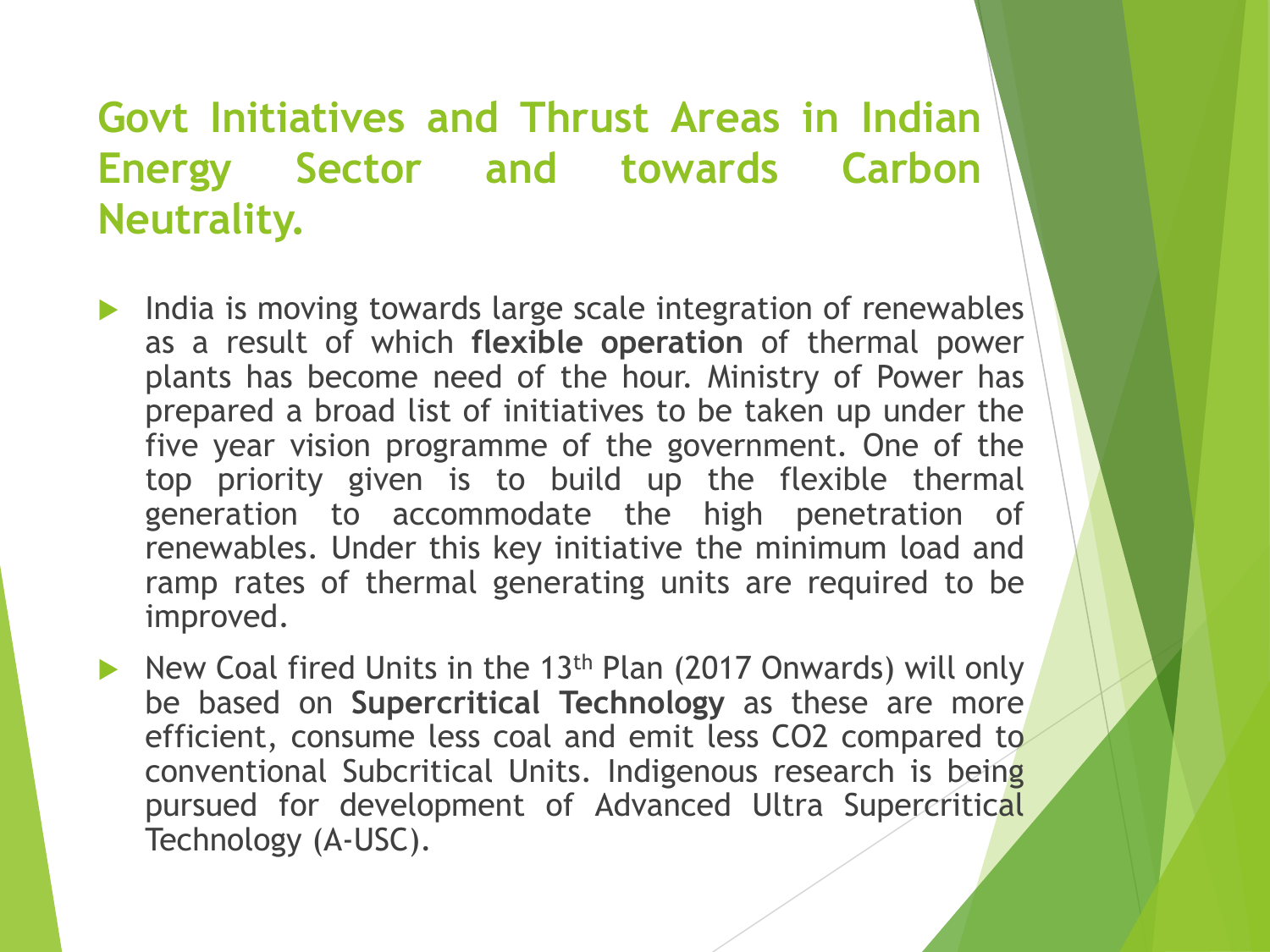- Retirement of old and inefficient Units.
- **Installation of FGD/ESP Upgradation** and other emission mitigating equipment in thermal power plants to reduce the carbon footprint/pollution from Thermal Power Stations and improve ambient air Quality.
- **Green Energy Corridor**: aims at evacuation and synchronizing electricity produced from renewable sources with conventional power stations in the grid.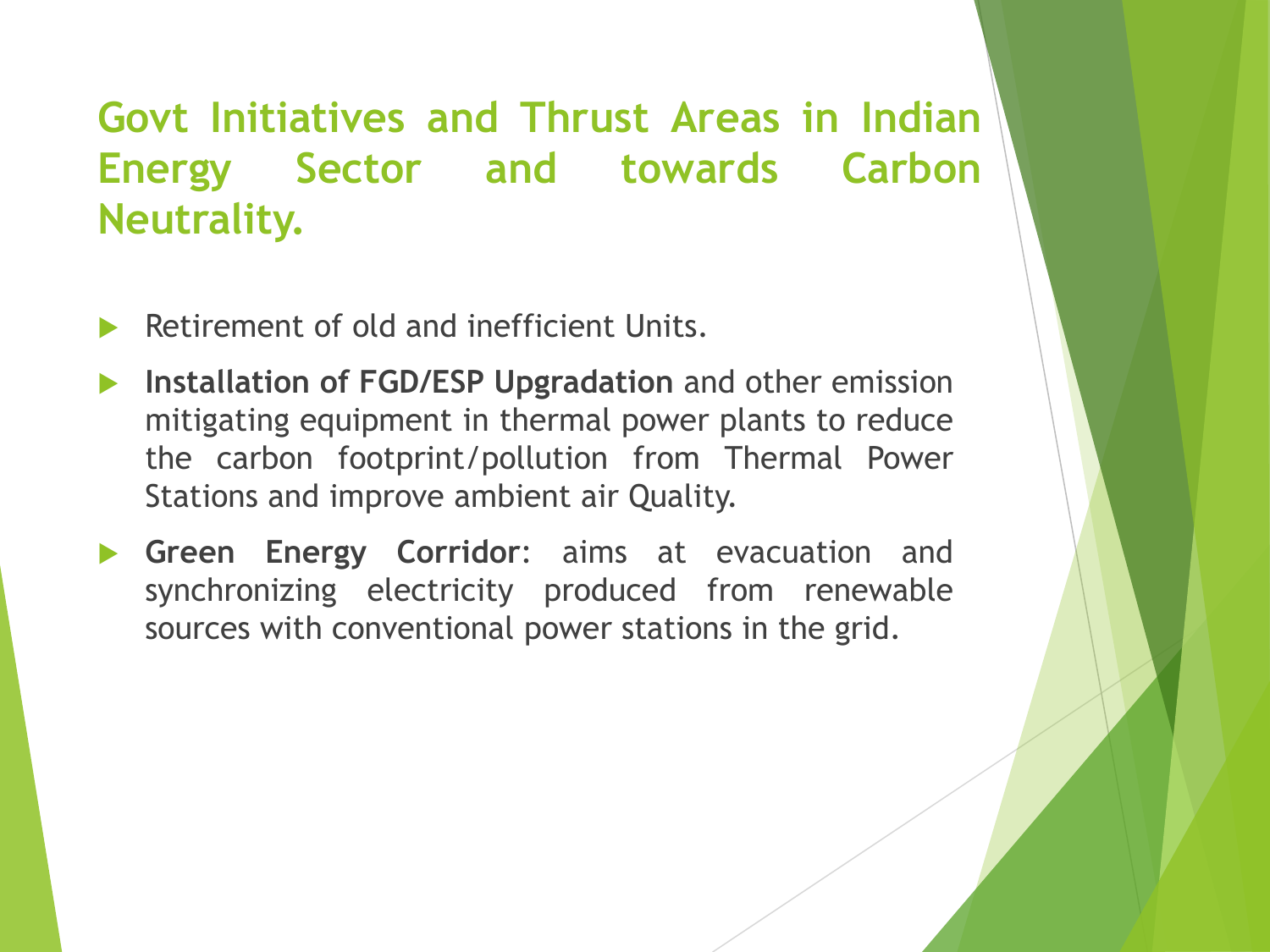**National Mission on use of Biomass in coal based thermal power plants**: To address the issue of air pollution due to farm stubble burning and to reduce carbon footprints of thermal power generation, Ministry of Power has set up a National Mission on use of Biomass in coal based thermal power plants. The objective of the mission is to increase the level of co-firing from present 5% to higher levels to have a larger share of carbon neutral power generation from the thermal power plants, to take up R&D activity in boiler design to handle the higher amount of silica, alkalis in the biomass pellets, overcoming the constraints in supply chain of bio mass pellets and agro- residue and other regulatory issues in biomass co-firing.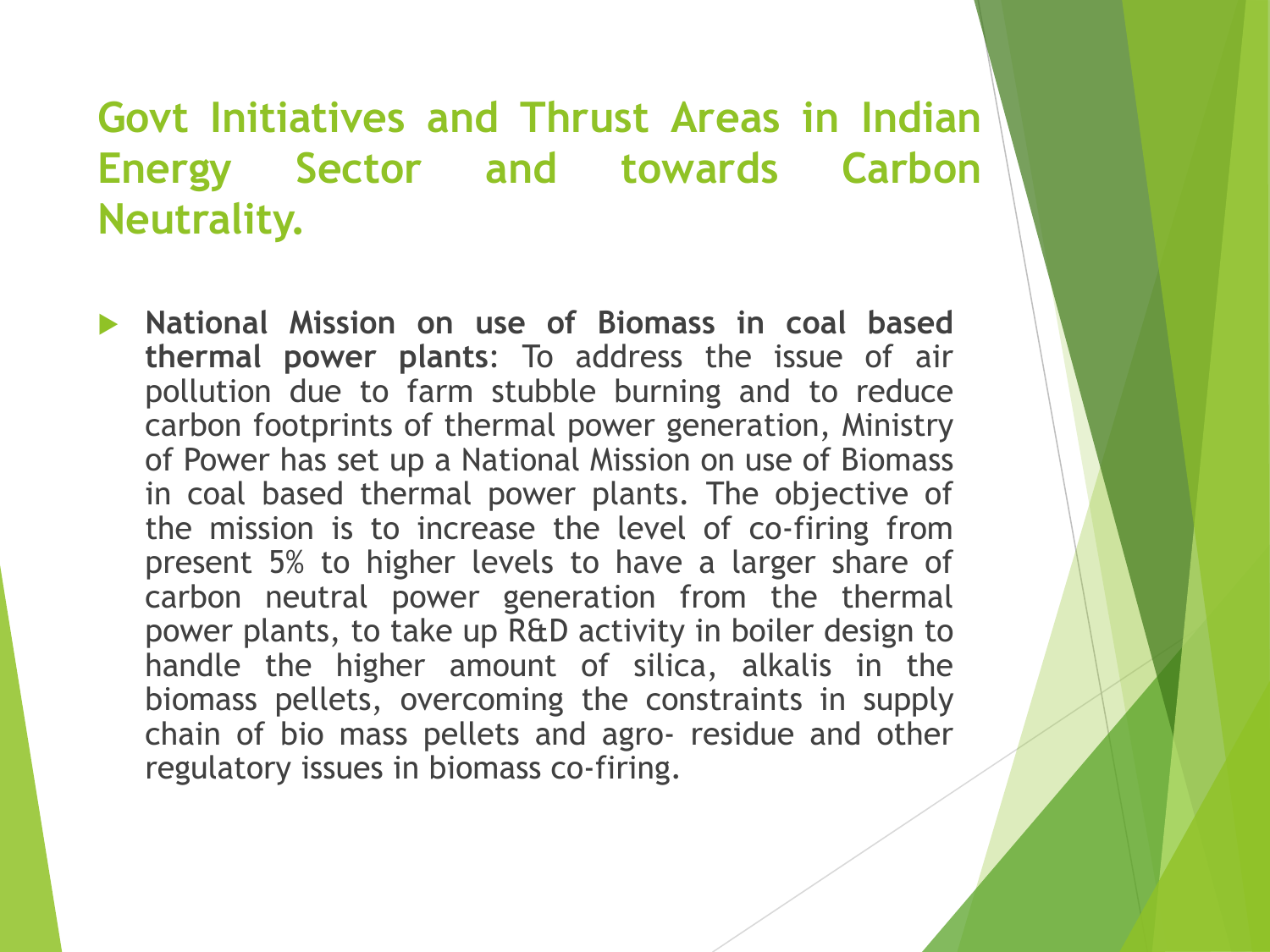**National Hydrogen Mission:** The aim is to make India a global hub for the production and export of green Hydrogen. NHM would enable the generation of hydrogen "from green power sources". The mission aims at reducing fossil fuel use, green house emissions, air pollution, boost India's energy security and to contribute to a more diverse and energy efficient infrastructure by enabling the widespread commercialization of hydrogen, fuel cells and associated technologies.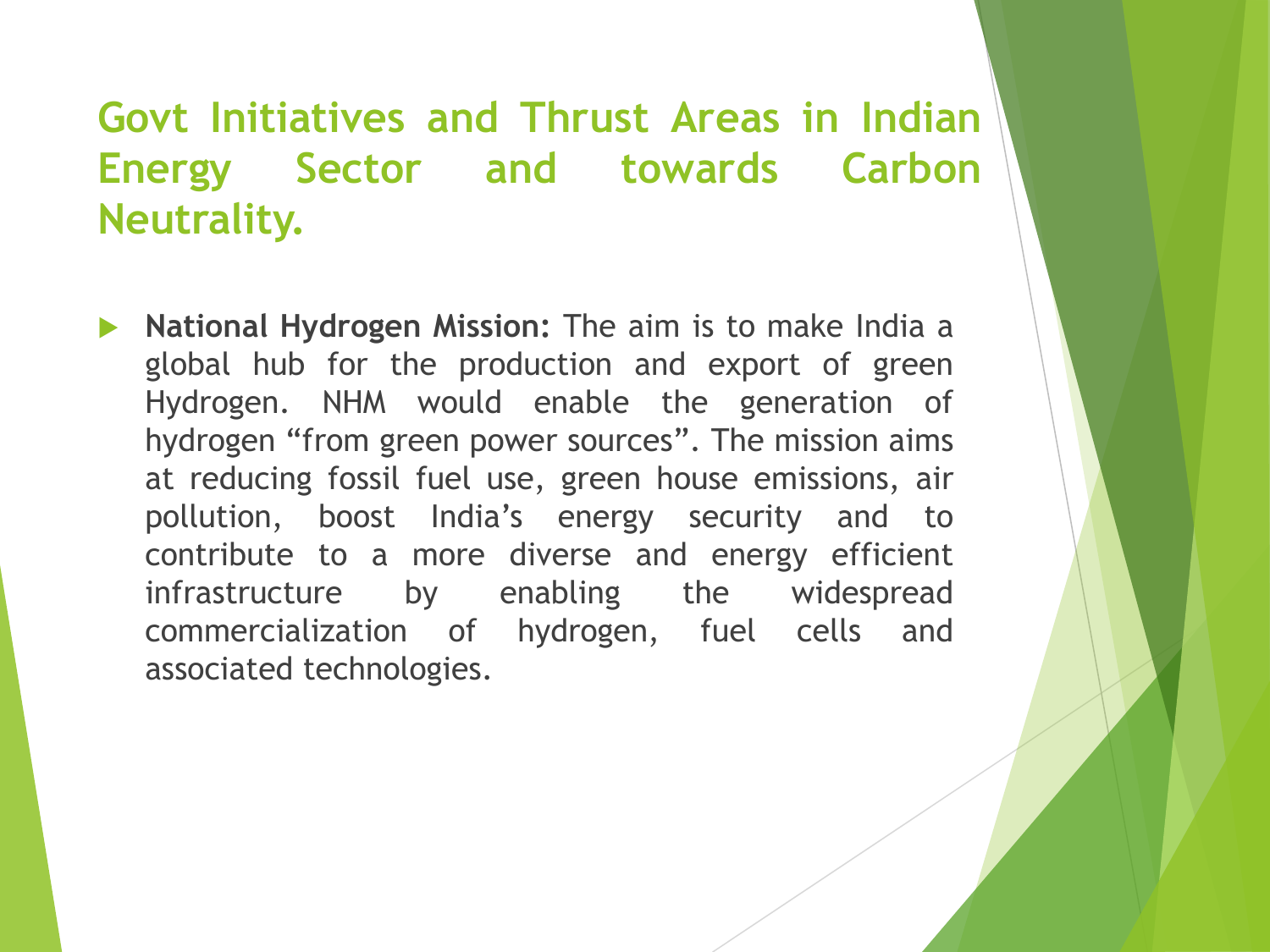- **E-Mobility**: The government is focusing on decarbonising the transport sector through increased efficiency, cleaner fuels, electric mobility etc. In 2017 began by ambitious target of 100% electric cars by 2030 through schemes like FAME, National mission on transformative mobility and battery storage (NMTMBS) etc to boost its energy security and combat Climate Change. This is further giving boost to Charging Infrastructure, battery storage and need for grid stability. Further BS6 emission norms have brought to regulate the output of air pollutants.
- **Energy Storage** is one of the most crucial and critical component of India's energy infrastructure strategy and also for supporting India's sustained thrusts to renewable-National Energy Storage Mission is underway.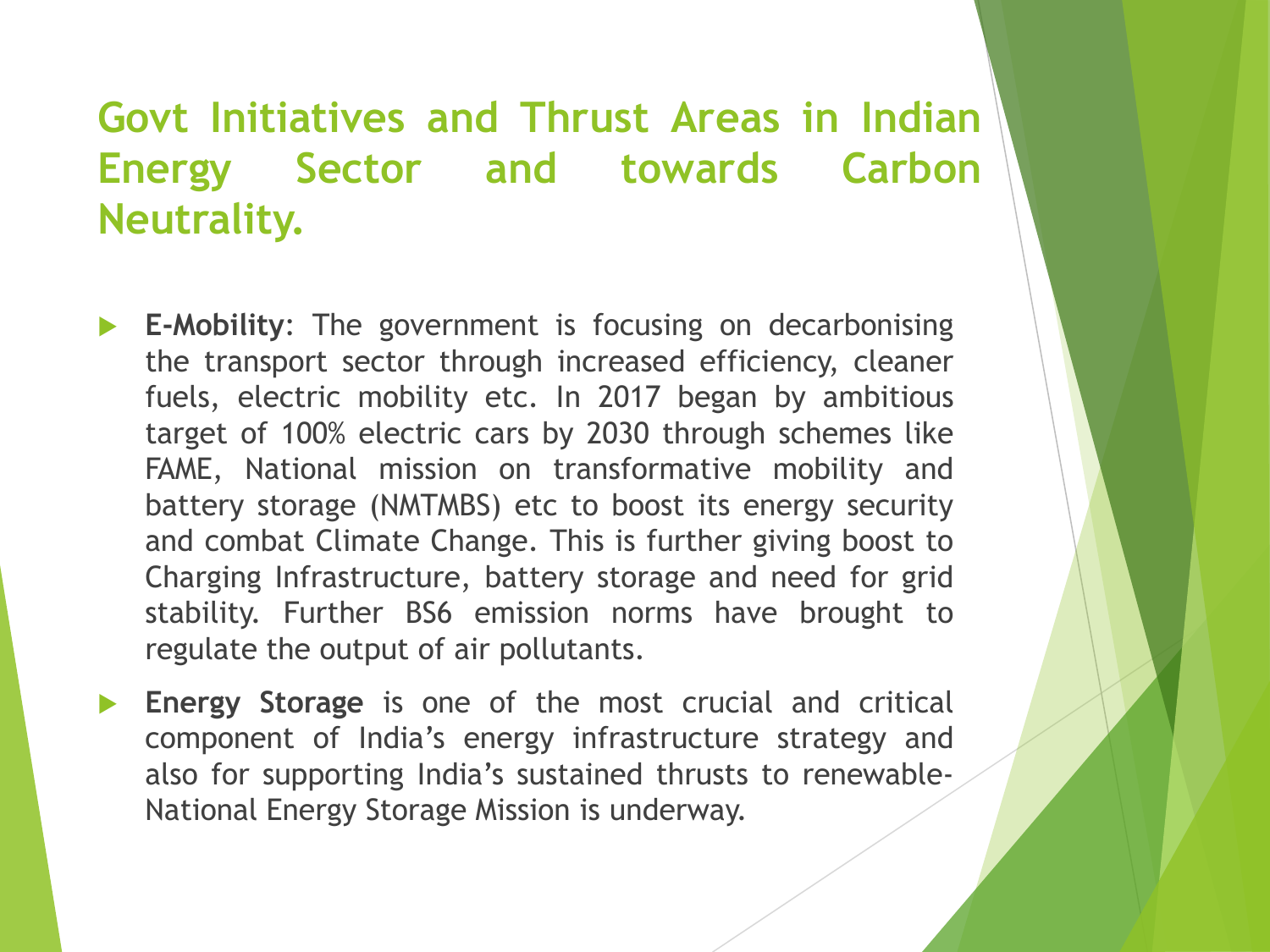**Energy Efficiency**:Bureau of Energy Efficiency (BEE) has launched 'Perform, Achieve and Trade' (PAT) scheme under the National Mission for Enhanced Energy Efficiency. It aims to make the industrial sector energy efficient. The scheme has set energy efficiency targets for industries. Those that fail to achieve targets will have to pay penalty.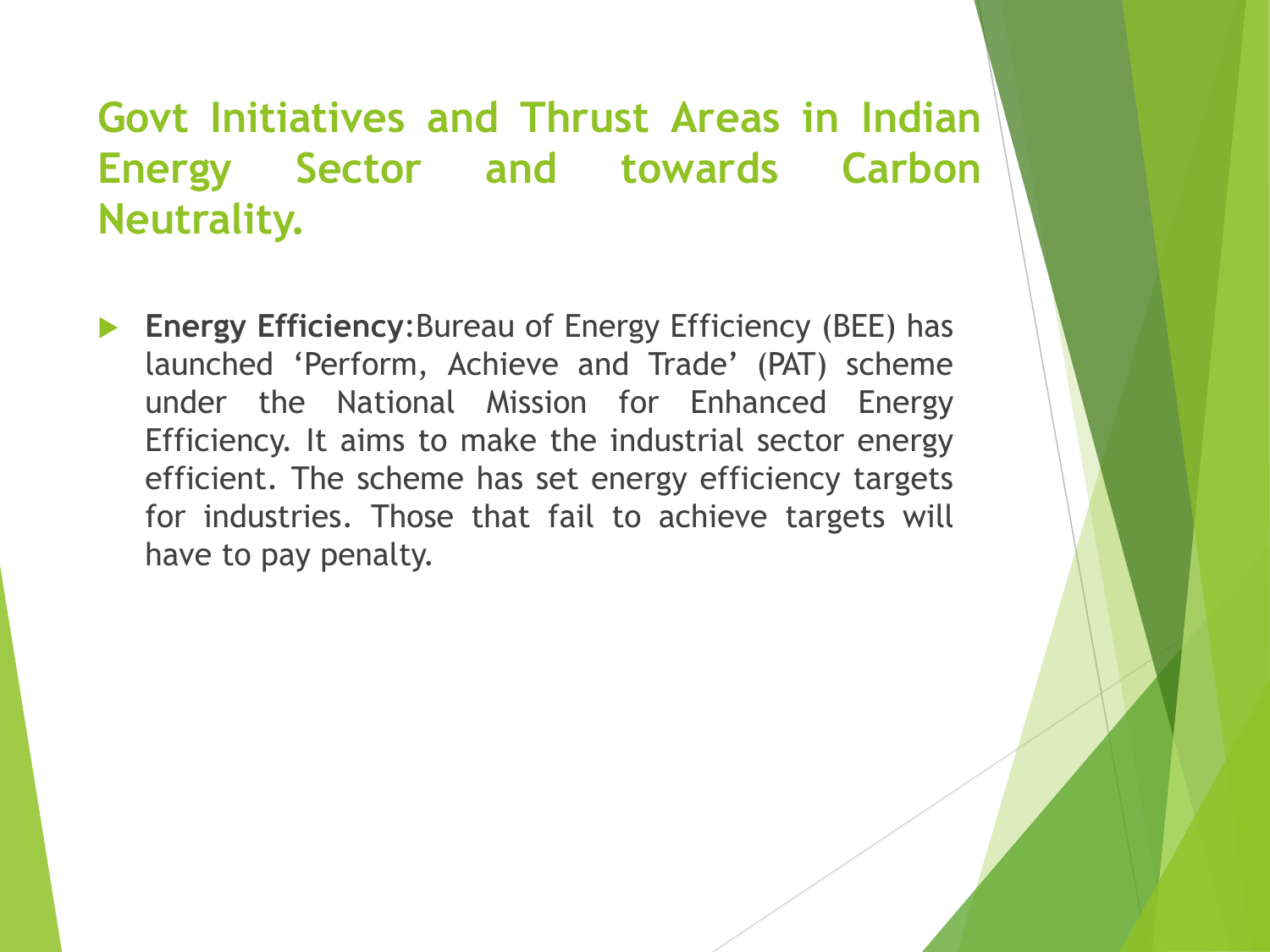## **Govt's Initiatives and Thrust Areas**

- Worlds largest renewable Integration plan:- 175 GW renewable Capacity to be added by 2022(Solar-100 GW, Wind 60 GW, SHP- 5GW, Bio.- 10 GW)
- Integrated Power development Scheme (IPDS) for urban areas
- Pradhan Mantri Sahaj Bijli Har Ghar Yojana – Saubhagya(सौभाग्य)"
- Distributed Decentralized Generation (DDG) for remote areas
- National Smart Grid mission
- UDAY scheme launched to improve the financial condition of Distribution company.
- Creation of a power sector development fund to bailout stressed projects
- Coal linkage rationalization
- Liberally allowing coal swaps from inefficient plants to efficient plants and from plants situated away from mines to pithead plants to minimize cost of coal transportation
- Proposed amendments in the Electricity Act





**Electrification**



**Other reforms**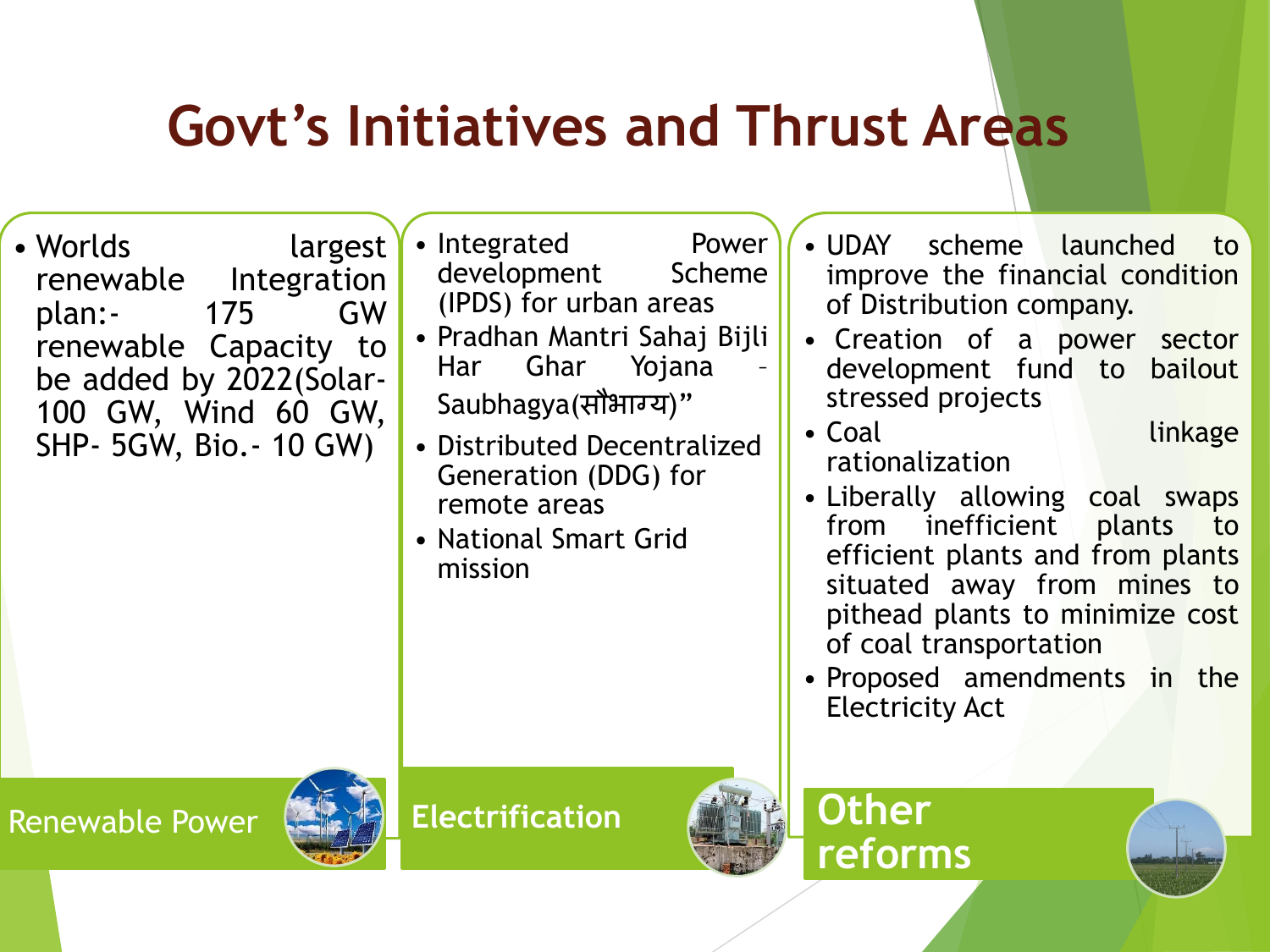#### **Way forward**

- Despite the series of events and trends witnessed over past few years, Coal still remains the world's second largest primary energy source today, after oil, and the largest source of electricity.
- With its rapid decline in consumption in West, coal's future will depend heavily depend on our ability to tackle the emission from existing facilities using coal and will remain a critical element of our efforts to address Climate Change.
- Continued efforts in the direction of Technologies like Carbon sequestration, Clean Coal technology (CCT), Carbon capture and Storage (CCS), Carbon Capture Utilisation and storage (CCUS), cofiring, low load functioning and ramping capability, installation of pollution controlling equipments etc will play a pivotal role in shaping the future of Coal.